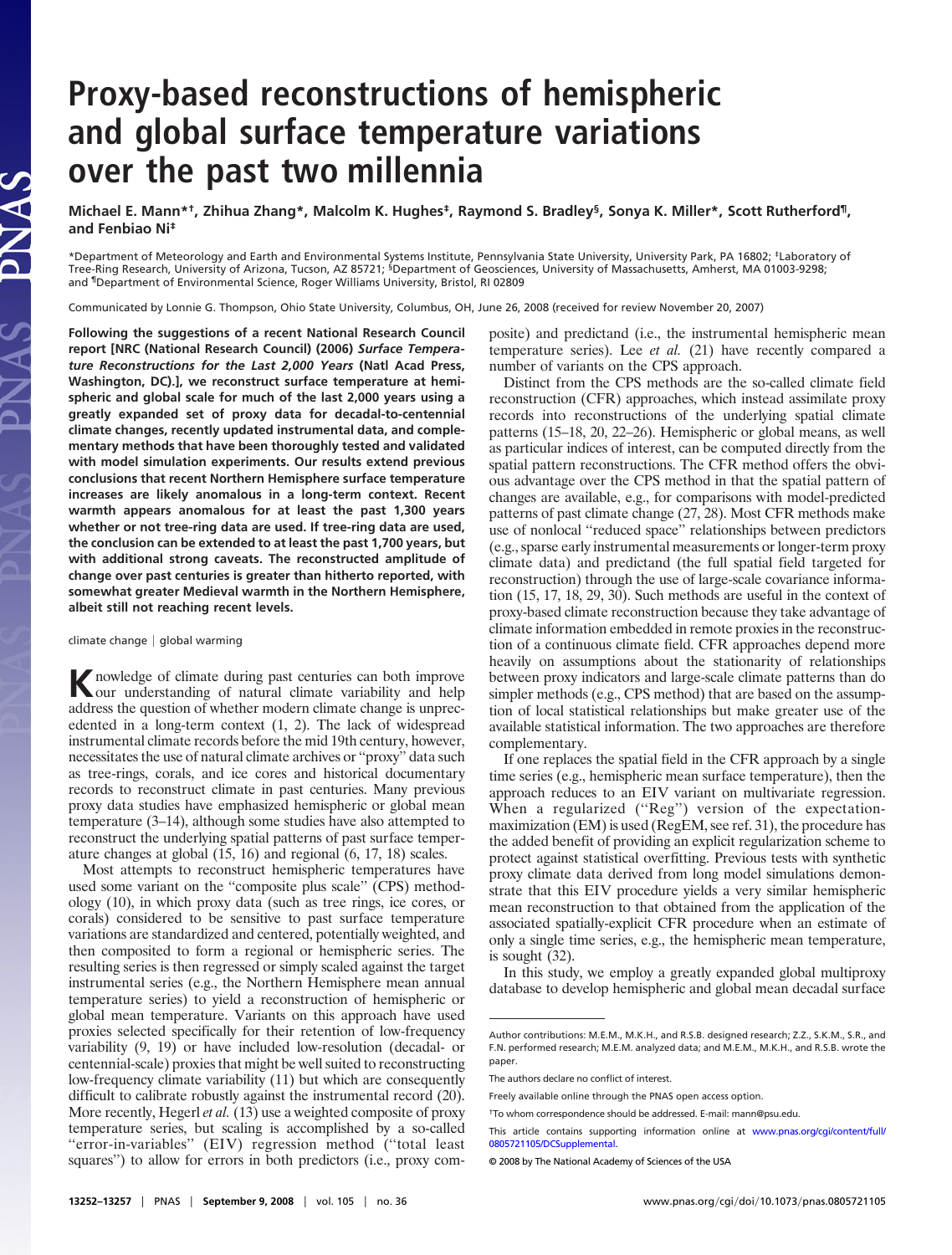

**Fig. 1.** Spatial distribution of proxy database (see *[SI Text](http://www.pnas.org/cgi/data/0805721105/DCSupplemental/Supplemental_PDF#nameddest=STXT)* for distribution of screened network and other details). Nine different proxy types are denoted with different symbols as shown in the map. Beginning dates of proxy records are represented by color scale.

temperature reconstructions for past centuries. We compare reconstructions based on the two distinct methods discussed above, the CPS approach and the RegEM-based EIV estimation procedure. Both methods have been tested and validated with long-term forced coupled model simulations (20, 32). For both methods, we perform reconstructions both with and without dendroclimatic proxies to address any potential sensitivity of our conclusions to issues that have been raised with regard to the reliability of tree-ring data on multicentury time scales (4, 11, 16, 19, 33, 34). For the CPS approach, we employ only those proxies estimated to reflect local temperature variations (based on a screening analysis over the calibration interval using instrumental grid box surface temperature data). For the EIV approach, which does not require that proxy data represent local temperature variations, results are compared by using several alternative data-selection schemes, including one that employs all available proxy records, another that employs only proxy records contained within the target hemisphere, and another that employs only the proxy data within that hemisphere that pass the temperature-screening analysis mentioned above. Results for all methods were compared by using both a ''frozen'' network (7–9, 13) consisting only of proxies available back to at least A.D. 1000 and a ''stepwise'' approach (15, 16) that makes use of the increasing numbers of proxy data that become available as time progresses. All reconstructions were validated against independent, withheld instrumental surface temperature data, and uncertainties were estimated from validation residuals. We were guided in this work by the suggestions of a recent National Research Council report (35) concerning an expanded dataset, updated data, complementary strategies for analysis, and the use of thoroughly tested statistical methods. All data used in this study and Matlab source codes for implementing the algorithms described, as well as additional supporting information are available at www.meteo.psu.edu/~mann/ supplements/MultiproxyMeans07.

## **Data**

Proxy Data Network. We made use of a multiple proxy ("multiproxy'') database consisting of a diverse (1,209) set of annually (1,158) and decadally (51) resolved proxy series [see [supporting](http://www.pnas.org/cgi/data/0805721105/DCSupplemental/Supplemental_PDF#nameddest=ST1) [information \(SI\) Table S1](http://www.pnas.org/cgi/data/0805721105/DCSupplemental/Supplemental_PDF#nameddest=ST1) and [Dataset S1](http://www.pnas.org/content/vol0/issue2008/images/data/0805721105/DCSupplemental/SD1.xls) for further details] including tree-ring, marine sediment, speleothem, lacustrine, ice core, coral, and historical documentary series. All 1,209 series were available back to at least A.D. 1800, 460 extend back to A.D. 1600, 177 back to A.D. 1400, 59 back to A.D. 1000, 36 back to A.D. 500, and 25 back to year ''0'' (i.e., 1 B.C.). Our proxy database represents a significant extension of the database used in related earlier studies (4, 15, 16). The proxy network covers a broad region of the globe, including the tropics and extratropics, and terrestrial and ocean/ maritime regions, with coverage that gradually decreases back in time (Fig. 1). The proxy data also reflect a broad range of seasonal windows of climate sensitivity. Further details about the proxy dataset are provided in *[SI Text](http://www.pnas.org/cgi/data/0805721105/DCSupplemental/Supplemental_PDF#nameddest=STXT)* and [Figs. S1 and S2.](http://www.pnas.org/cgi/data/0805721105/DCSupplemental/Supplemental_PDF#nameddest=SF1)

Reconstructions were performed based on both the ''full'' proxy data network and on a ''screened'' network [\(Table S1\)](http://www.pnas.org/cgi/data/0805721105/DCSupplemental/Supplemental_PDF#nameddest=ST1) consisting of only those proxies that pass a screening process for a local surfacetemperature signal. The screening process requires a statistically significant  $(P < 0.10)$  correlation with local instrumental surfacetemperature data during the calibration interval. Where the sign of the correlation could *a priori* be specified (positive for tree-ring data, ice-core oxygen isotopes, lake sediments, and historical documents, and negative for coral oxygen-isotope records), a one-sided significance criterion was used. Otherwise, a two-sided significance criterion was used. Further details of the screening procedure are provided in *[SI Text](http://www.pnas.org/cgi/data/0805721105/DCSupplemental/Supplemental_PDF#nameddest=STXT)*.

The distribution of the ''screened'' proxy network for the full interval 1850–1995 is shown in Fig. [S1](http://www.pnas.org/cgi/data/0805721105/DCSupplemental/Supplemental_PDF#nameddest=SF1)*B*. The rms local annual temperature correlation of the full screened network is  $r = 0.39$  ( $r =$ 0.33) for predictors available back to A.D. 1800 (A.D. 1000). This corresponds to signal-to-noise amplitude ratios (SNRs) of SNR 0.43 and 0.35, respectively (see ref. 32). Of the 1,209 proxy records in the full dataset, 484 (40%) pass the temperature-screening process over the full (1850–1995) calibration interval (Fig. 1; see also *[SI Text](http://www.pnas.org/cgi/data/0805721105/DCSupplemental/Supplemental_PDF#nameddest=STXT)* and [Table S1\)](http://www.pnas.org/cgi/data/0805721105/DCSupplemental/Supplemental_PDF#nameddest=ST1).

**Instrumental Data.** We made use of the University of East Anglia (Norwich, UK) Climatic Research Unit instrumental surface-air temperature data from 1850 to 2006 (36) (www.cru.uea.ac.uk/cru/ data/temperature). We used both land-only and combined land and ocean Northern Hemisphere (NH) and Southern Hemisphere (SH) annual mean series as target series for reconstruction. In each case, two different estimates of instrumental hemispheric means were used: the nominal CRUTem3v land and HadCRUT3v land + ocean hemispheric means (CRU and Had, respectively) and hemispheric means calculated from spatially in-filled versions of the grid box data (ICRU and Ihad, respectively). The global mean surface temperature series was defined as the arithmetic mean of the corresponding NH and SH series. A 1961–1990 reference period was used for all series. Further details are provided in *[SI Text](http://www.pnas.org/cgi/data/0805721105/DCSupplemental/Supplemental_PDF#nameddest=STXT)* and [Fig. S3.](http://www.pnas.org/cgi/data/0805721105/DCSupplemental/Supplemental_PDF#nameddest=SF3)

# **Results**

**Validation Exercises.** We evaluated the fidelity of reconstructions through validation experiments (see *Methods*), focusing here on NH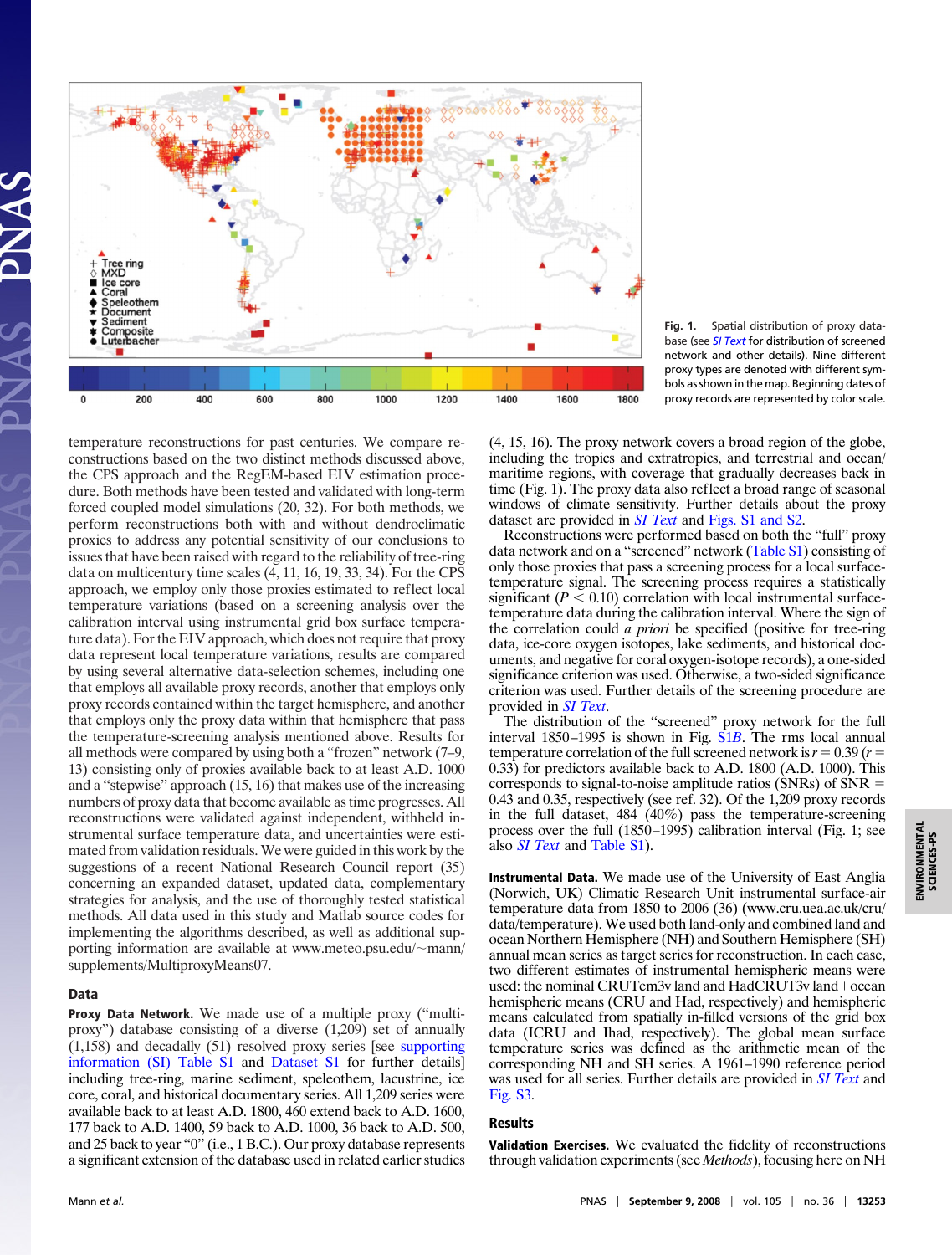

**Fig. 2.** Comparison of CPS: hemisphere screened (*A*); ''no dendro'' (*B*); and EIV full global (C) and ''no dendro'' (*D*). NH reconstructions (colored curves; 95% confidence intervals shown by lightly shaded regions of similar color) with decadally smoothed CRU NH land mean series (thick black curve). Reconstructions are shown over late (A.D. 1950–1995) and early (A.D. 1850–1895) validation intervals corresponding to early (A.D. 1850–1949) and late (1896–1995) calibration experiments respectively. *RE* validation scores are shown (*Insets*) as a function of the starting date of the network along with 90% and 95% significance levels based on Monte Carlo experiments. Only reconstructions that passed validation are shown. Color bar indicates network starting dates.

land temperature reconstructions (Fig. 2; see *[SI Text](http://www.pnas.org/cgi/data/0805721105/DCSupplemental/Supplemental_PDF#nameddest=STXT)* and [Fig. S4](http://www.pnas.org/cgi/data/0805721105/DCSupplemental/Supplemental_PDF#nameddest=SF4) for NH land plus ocean, SH, and global results). The CPS and EIV methods [\(Dataset S2](http://www.pnas.org/content/vol0/issue2008/images/data/0805721105/DCSupplemental/SD2.xls) and [Dataset S3\)](http://www.pnas.org/content/vol0/issue2008/images/data/0805721105/DCSupplemental/SD3.xls) are both observed to yield reconstructions that, in general, agree with the withheld segment of the instrumental record within estimated uncertainties based on both the early (1850–1949) calibration/late (1950–1995) validation and late (1896–1995) calibration/early (1850–1895) validation. However, in the case of the early calibration/late validation CPS reconstruction with the full screened network (Fig. 2*A*), we observed evidence for a systematic bias in the underestimation of recent warming. This bias increases for earlier centuries where the reconstruction is based on increasingly sparse networks of proxy data. In this case, the observed warming rises above the error bounds of the estimates during the 1980s decade, consistent with the known "divergence problem" (e.g., ref. 37), wherein the temperature sensitivity of some temperature-sensitive tree-ring data appears to have declined in the most recent decades. Interestingly, although the elimination of all tree-ring data from the proxy dataset yields a substantially smaller divergence bias, it does not eliminate the problem altogether (Fig. 2*B*). This latter finding suggests that the divergence problem is not limited purely to tree-ring data, but instead may extend to other proxy records. Interestingly, the problem is greatly diminished (although not absent—particularly in the older networks where a decline is observed after  $\approx$  1980) with the EIV method, whether or not tree-ring data are used (Fig. 2 *C* and *D*). We interpret this finding as consistent with the ability of the EIV approach to make use of nonlocal and non-temperaturerelated proxy information in calibrating large-scale mean temperature changes, thereby avoiding reliance on pure temperature proxies that may exhibit a low-biased sensitivity to recent temperature change.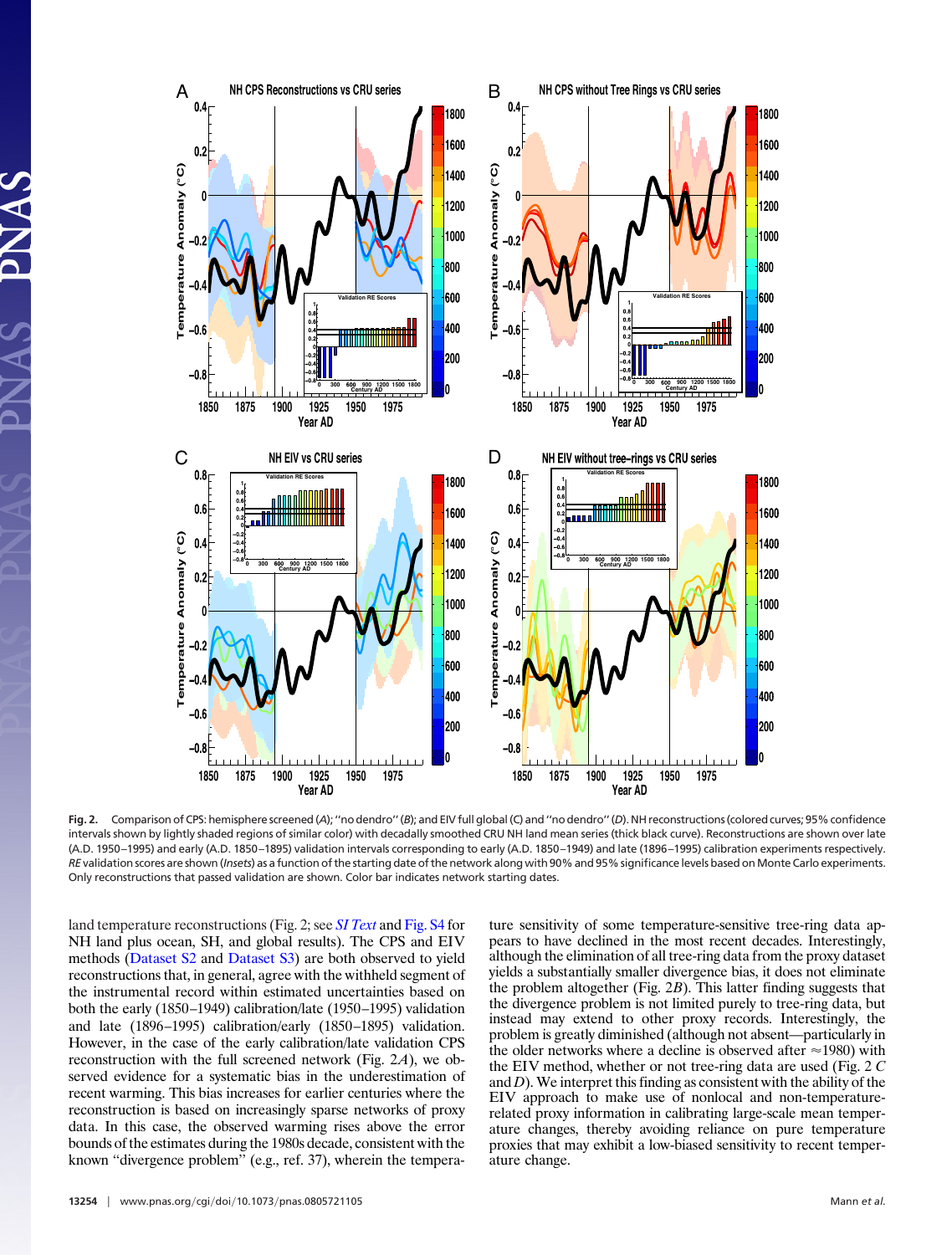The skill diagnostics (Fig. 2; see also [Dataset S4\)](http://www.pnas.org/content/vol0/issue2008/images/data/0805721105/DCSupplemental/SD4.xls) for the validation experiments indicate that both the CPS reconstructions (with the screened network) and EIV reconstruction (with the full network) produce skillful NH land reconstructions back to A.D. 400. When tree-ring data are eliminated from the proxy data network, a skillful reconstruction is possible only back to A.D. 1500 by using the CPS approach but is possible considerably further back, to A.D. 1000, by using the EIV approach. We interpret this result as a limitation of the CPS method in requiring local proxy temperature information, which becomes quite sparse in earlier centuries. This situation poses less of a challenge to the EIV approach, which makes use of nonlocal statistical relationships, allowing temperature changes over distant regions to be effectively represented through their covariance with climatic changes recorded by the network.

A skillful EIV reconstruction without tree-ring data is possible even further back, over at least the past 1,300 years, for NH combined land plus ocean temperature (see *[SI Text](http://www.pnas.org/cgi/data/0805721105/DCSupplemental/Supplemental_PDF#nameddest=STXT)*). This achievement represents a significant development relative to earlier studies with sparser proxy networks (4) where it was not possible to obtain skillful long-term reconstructions without tree-ring data.

There are additional caveats for results based partly on tree rings (see *[SI Text](http://www.pnas.org/cgi/data/0805721105/DCSupplemental/Supplemental_PDF#nameddest=STXT)* for details). The tree-ring series used before A.D. 1200 typically have median segment lengths between 500 and 700 years, limiting the reliability of information on millennial time scales. Such limitations could compromise the long-term trends in the reconstructions using these series. Interestingly, however, the long-term (i.e., pre-A.D. 1000) behavior is largely unaffected by the removal of tree-ring data, even though skillfulness in the reconstructions can no longer then be inferred for earlier centuries: the long-term CPS reconstruction is essentially unaffected back to A.D. 200, whereas the EIV reconstruction indicates only modestly different (slightly higher) temperatures before A.D. 600 [\(Fig. S7\)](http://www.pnas.org/cgi/data/0805721105/DCSupplemental/Supplemental_PDF#nameddest=SF7). Although this observation may seem paradoxical, it is the greater spatial coverage, rather than any additional low-frequency information, that leads to the greater apparent fidelity in earlier centuries of reconstructions employing tree-ring data. However, this increased fidelity is established primarily by relationships at decadal time scales, highlighting the conundrum (38) that validations with modern instrumental data are, by design, weighted toward evaluating the fidelity of high-frequency information. Although loss of low-frequency information from tree-ring data thus does not appear to impact any of the above conclusions, skillful reconstructions are not possible for the earlier centuries without the spatial coverage provided by these data.

**NH Temperature Reconstructions.** Although the details of the reconstructions produced for a given method and target (e.g., CPS NH land) showed some sensitivity to which proxy data sets are used, and precisely which instrumental series is used (e.g., CRU vs. ICRU), all of the individual reconstructions that pass validation fall within the uncertainties of the composite reconstruction, defined as the average of all individual reconstructions that pass validation. In other words, the various reconstructions are consistent within uncertainties. This also holds true for reconstructions resulting from the early and late calibration intervals used in validation experiments (see *[SI Text](http://www.pnas.org/cgi/data/0805721105/DCSupplemental/Supplemental_PDF#nameddest=STXT)* and [Figs. S7–S11\)](http://www.pnas.org/cgi/data/0805721105/DCSupplemental/Supplemental_PDF#nameddest=SF7).

Nominally, the recent observed decadal warmth recorded in the instrumental observations exceeds the uncertainty range of the reconstructions over at least the past 1,600 years for NH land temperatures as reconstructed by CPS [\(Fig. S5\)](http://www.pnas.org/cgi/data/0805721105/DCSupplemental/Supplemental_PDF#nameddest=SF5) and the past 1,700 years for NH land plus ocean temperatures as reconstructed by EIV [\(Fig. S6\)](http://www.pnas.org/cgi/data/0805721105/DCSupplemental/Supplemental_PDF#nameddest=SF6). Because this conclusion extends to the past 1,300 years for EIV reconstructions withholding all tree-ring data, and because non-tree-ring proxy records are generally treated in the literature as being free of limitations in recording millennial scale variability (11), the conclusion that recent<sup> $\parallel$ </sup> NH warmth likely\*\* exceeds that of at least the past 1,300 years thus appears reasonably robust. For the CPS (EIV) reconstructions, the instrumental warmth breaches the upper 95% confidence limits of the reconstructions beginning with the decade centered at 1997 (2001). It is intriguing to note that the removal of tree-ring data from the proxy dataset yields less, rather than greater, peak cooling during the 16th–19th centuries for both CPS and EIV methods (see [Figs. S5](http://www.pnas.org/cgi/data/0805721105/DCSupplemental/Supplemental_PDF#nameddest=SF5)*a* and S6*b*, respectively), contradicting the claim (33) that tree-ring data are prone to yielding a warm-biased ''Little Ice Age'' relative to reconstructions using other high-resolution climate proxy indicators.

We compared the composite CPS and EIV NH mean reconstructions (Fig. 3; see also [Figs. S15 and S16\)](http://www.pnas.org/cgi/data/0805721105/DCSupplemental/Supplemental_PDF#nameddest=SF15) with both each other and with other previously published NH reconstructions based on various combinations of proxy data and differing statistical approaches (4, 6–9, 11, 12, 19, 39–41). This comparison demonstrates rather striking agreement between alternative estimates over the past four centuries, all of which fall well within the estimated uncertainty range, with one exception: the borehole estimate from Huang *et al.*, (39) which is significantly cooler through A.D. 1800. Back to A.D. 1000, the reconstructions all agree within uncertainties with three exceptions: the Moberg *et al.* (11) reconstruction is cooler over the interval A.D. 1500–1600, the Esper *et al.* (19) reconstruction is cooler over A.D. 1050–1300, and the Huang *et al.* (39) estimate is significantly cooler over the period A.D. 1500–1800.

Peak Medieval warmth (from roughly A.D. 950-1100) is more pronounced in the EIV reconstructions (particularly for the landonly reconstruction) than in the CPS reconstructions (Fig. 3). The EIV land-only reconstruction, in fact, indicates markedly more sustained periods of warmer NH land temperatures from A.D. 700 to the mid-fifteenth century than previous published reconstructions. Peak multidecadal warmth centered at A.D. 960 (representing average conditions over A.D. 940–980) in this case corresponds approximately to 1980 levels (representing average conditions over 1960–2000). However, as noted earlier, the most recent decadal warmth exceeds the peak reconstructed decadal warmth, taking into account the uncertainties in the reconstructions.

Although the EIV and CPS reconstructions essentially agree within uncertainties back to A.D. 1000 (Fig. 3*B*), there are nonetheless some significant systematic differences in the implied longterm temperature histories over that time frame. The EIV reconstructions suggest that temperatures were relatively warm (comparable with the mean over the 1961–1990 reference period but below the levels of the past decade) from A.D. 1000 through the early 15th century, then fell abruptly. By contrast, the CPS reconstructions indicate more uniformly colder conditions, with peak Medieval warmth that does not breach the mean warmth of modern reference period (1961–1990), and a long-term, more steady decline in temperatures before 20th century warming. We could arguably take these two reconstructions as end members that bracket the possible range for peak NH mean Medieval warmth, lying somewhere between 0.4°C colder and and 0.4°C warmer than the modern reference period (1961–1990) mean, but still exceeded by the most recent decadal warming.

Before A.D. 1000, there is somewhat less agreement between the various reconstructions. In particular, reconstructions based on variants of the CPS method tend to be significantly cooler than (and outside the uncertainties of) the EIV reconstruction. Investigating the sources of these differences, we first established that the removal of the seven proxy series in our database identified *a priori* as having potentially spurious features, has no significant impact on

 $^{\parallel}$ Here and elsewhere in the paper, ''recent'' is taken to correspond to the past decade unless noted otherwise.

<sup>\*\*</sup>For the purpose of this paper, we adopt the definition of ''likely'' used by the Intergovernmental Panel on Climate Change (IPCC): i.e., that the probability of the assertion being true is estimated as between 66% and 90%.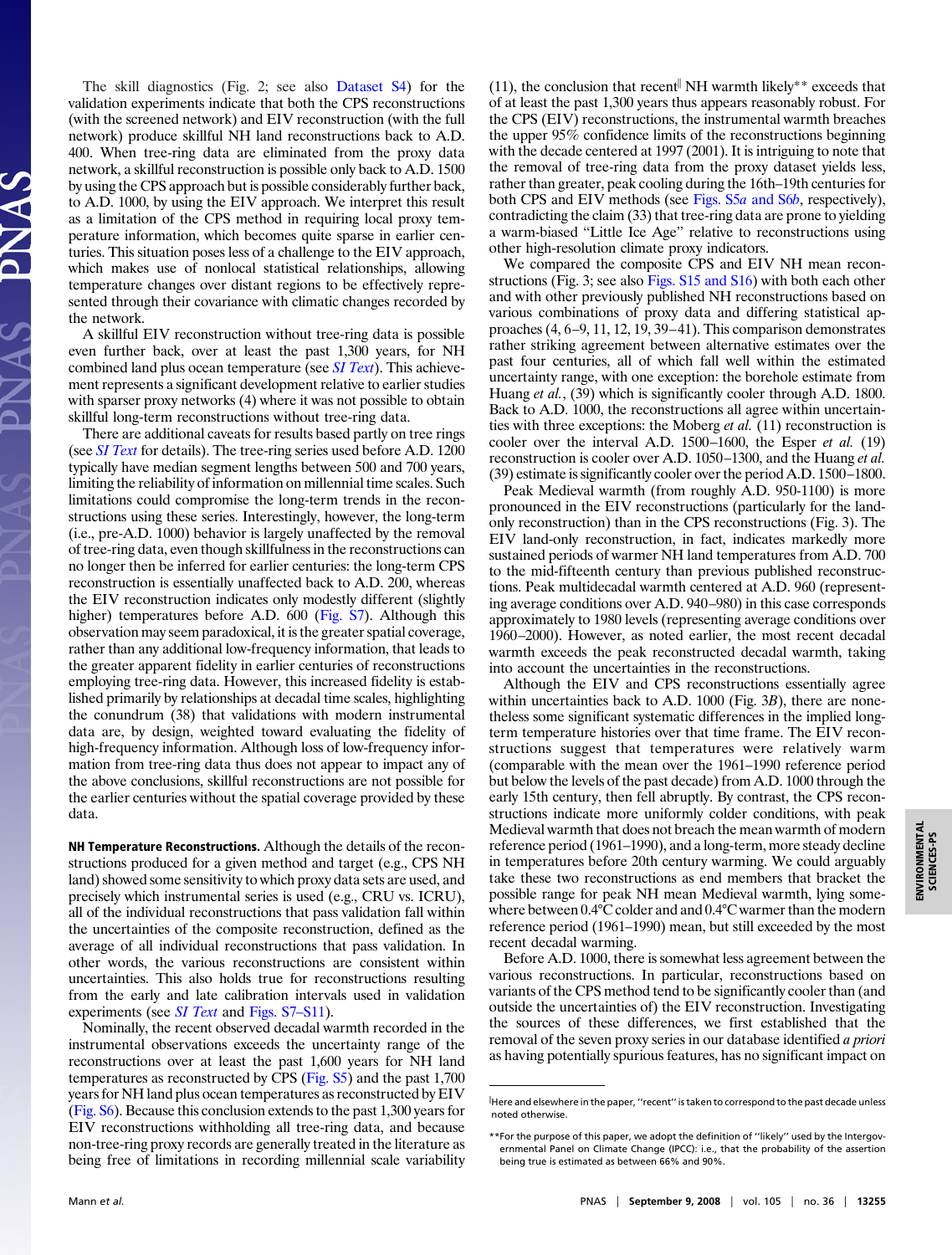

**Fig. 3.** Composite CPS and EIV NH land and land plus ocean temperature reconstructions and estimated 95% confidence intervals. Shown for comparison are published NH reconstructions, centered to have the same mean as the overlapping segment of the CRU instrumental NH land surface temperature record 1850–2006 that, with the exception of the borehole-based reconstructions, have been scaled to have the same decadal variance as the CRU series during the overlap interval (alternative scaling approaches for attempting to match the amplitude of signal in the reconstructed and instrumental series are examined in *[SI Text](http://www.pnas.org/cgi/data/0805721105/DCSupplemental/Supplemental_PDF#nameddest=STXT)*). All series have been smoothed with a 40-year low-pass filter as in ref 33. Confidence intervals have been reduced to account for smoothing.

the CPS (or EIV) reconstructions (*[SI Text](http://www.pnas.org/cgi/data/0805721105/DCSupplemental/Supplemental_PDF#nameddest=STXT)* and [Fig. S8\)](http://www.pnas.org/cgi/data/0805721105/DCSupplemental/Supplemental_PDF#nameddest=SF8). However, we observed that the pronounced cooling between approximately A.D. 750 and A.D. 1000 in the current CPS reconstruction is based on prominent excursions in a relatively small number (see [Fig. S9\)](http://www.pnas.org/cgi/data/0805721105/DCSupplemental/Supplemental_PDF#nameddest=SF9) of the 15 NH proxy series available in the screened network back through the 9th century and that the amplitude of the cooling is somewhat sensitive to the removal of individual proxy records (see [Fig. S10\)](http://www.pnas.org/cgi/data/0805721105/DCSupplemental/Supplemental_PDF#nameddest=SF10). Analysis of synthetic ''pseudoproxy'' proxy networks (*[SI](http://www.pnas.org/cgi/data/0805721105/DCSupplemental/Supplemental_PDF#nameddest=STXT) [Text](http://www.pnas.org/cgi/data/0805721105/DCSupplemental/Supplemental_PDF#nameddest=STXT)*, [Figs. S12–S14,](http://www.pnas.org/cgi/data/0805721105/DCSupplemental/Supplemental_PDF#nameddest=SF12) and [Tables S2–S4\)](http://www.pnas.org/cgi/data/0805721105/DCSupplemental/Supplemental_PDF#nameddest=ST2) indicates that such apparent pronounced hemispheric temperature anomalies in the reconstructions can arise as purely spurious features with the CPS approach, given such sparse networks, an artifact of the statistics of averaging a small number of noisy local temperature estimates. By contrast, we find in these experiments that the EIV reconstructions are significantly more skillful, given a particular synthetic data network. Where the two methods no longer yield reconstructions that agree within uncertainties, it is therefore likely that the EIV reconstruction is the more reliable, although with the caveat that this finding has been demonstrated only under the assumptions implicit in the pseudoproxy analyses (e.g., that proxies have a linear, if noisy, relationship with local temperature variations). For this reason, we place greatest confidence in the EIV reconstructions, particularly back to A.D. 700, when a skillful reconstruction as noted earlier is possible without using tree-ring data at all.

 $\overline{\mathbf{A}}$ 

**SH and Global Temperature Reconstructions.** Conclusions for SH mean temperatures are somewhat weaker [\(Figs. S5 and S6\)](http://www.pnas.org/cgi/data/0805721105/DCSupplemental/Supplemental_PDF#nameddest=SF5), plausibly due to the relative paucity of proxy data in the SH (Fig. 1). Nominally, recent warmth appears anomalous in the context of the past 1,500 years from the CPS reconstructions, but skillful CPS reconstructions are not possible without tree-ring data before A.D. 1700, implying additional caveats as discussed above. Recent warmth exceeds that reconstructed for at least the past 1,800 years in the EIV reconstructions, and this conclusion extends back at least 1,500 years without using tree-ring data. However, the estimated uncertainties are compatible with the possibility that recent SH warmth might have been breached during brief periods in the past. Similarly, for global mean temperature, the CPS reconstruction suggests that recent warmth is anomalous for at least the past 1,500 years, but with the caveat that tree-ring data are required for a skillful long-term reconstruction. The EIV reconstruction indicates recent warmth that exceeds the reconstructed warmth (past 1,500 years with caveats related to the use of tree-ring data, and the past 1,300 years if tree-ring data are excluded), but like the SH, the uncertainties are compatible with the possibility of brief periods of similar warmth over the past 1,500 years. More confident statements about long-term temperature variations in the SH and globe on the whole must await additional proxy data collection.

### **Conclusions**

We find that the hemispheric-scale warmth of the past decade for the NH is likely anomalous in the context of not just the past 1,000 years, as suggested in previous work, but longer. This conclusion appears to hold for at least the past 1,300 years